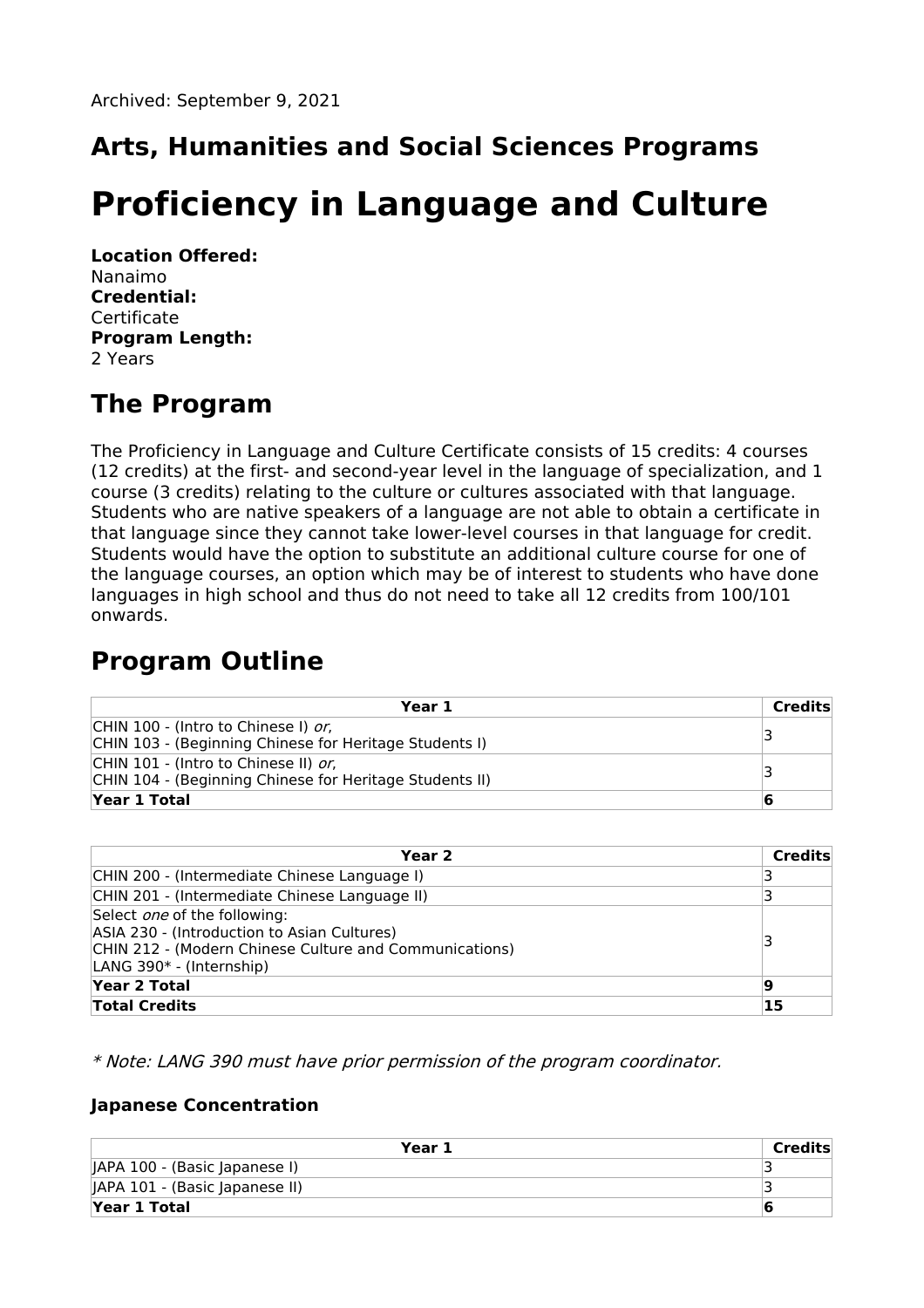| Year 2                                                                                                                     | <b>Credits</b> |
|----------------------------------------------------------------------------------------------------------------------------|----------------|
| JAPA 200 - (Intermediate Japanese I)                                                                                       |                |
| JAPA 201 - (Intermediate Japanese II)                                                                                      |                |
| Select <i>one</i> of the following:<br>ASIA 230 - (Introduction to Asian Cultures)<br>LANG 390 <sup>*</sup> - (Internship) |                |
| Year 2 Total                                                                                                               | 19             |
| <b>Total Credits</b>                                                                                                       | 15             |

\* Note: LANG 390 must have prior permission of the program coordinator.

### **Spanish Concentration**

| Year 1                            | Credits |
|-----------------------------------|---------|
| SPAN 100 - (Beginning Spanish I)  |         |
| SPAN 101 - (Beginning Spanish II) |         |
| Year 1 Total                      | ю       |

| Year 2                                                                                                                                                                                                                                                                                                                                     | Credits |
|--------------------------------------------------------------------------------------------------------------------------------------------------------------------------------------------------------------------------------------------------------------------------------------------------------------------------------------------|---------|
| SPAN 200 - (Intermediate Spanish I)                                                                                                                                                                                                                                                                                                        |         |
| SPAN 201 - (Intermediate Spanish II)                                                                                                                                                                                                                                                                                                       |         |
| Select <i>one</i> of the following:<br>SPAN 210 - (Introduction to Hispanic Culture - Spain)<br>SPAN 211 - (Introduction to Hispanic Culture - Latin America)<br>SPAN 230 - (Introduction to Hispanic Culture and Literature) or,<br>SPAN 260 - (Evolution of Spanish Cinema - Almodovar and the Eighties) or,<br>LANG 390* - (Internship) |         |
| Year 2 Total                                                                                                                                                                                                                                                                                                                               | 19      |
| <b>Total Credits</b>                                                                                                                                                                                                                                                                                                                       | 15      |

\* Note: LANG 390 must have prior permission of the program coordinator.

### **French Concentration (for students who have no background in French)**

| Year 1                           | Credits |
|----------------------------------|---------|
| FRCH 100 - (Beginning French I)  |         |
| FRCH 101 - (Beginning French II) |         |
| <b>Year 1 Total</b>              |         |

| Year 2                                                                                                  | Credits |
|---------------------------------------------------------------------------------------------------------|---------|
| <b>FRCH 121 - (Intermediate French I)</b>                                                               |         |
| FRCH 122 - (Intermediate French II)                                                                     |         |
| Select <i>one</i> of the following:                                                                     |         |
| FRCH 230 - (Introduction to Francophone Culture and Literature)<br>LANG 390 <sup>*</sup> - (Internship) | З       |
| Year 2 Total                                                                                            | 19      |
| <b>Total Credits</b>                                                                                    | 15      |

\* Note: LANG 390 must have prior permission of the program coordinator.

**French Concentration (for students who have completed high-school French)**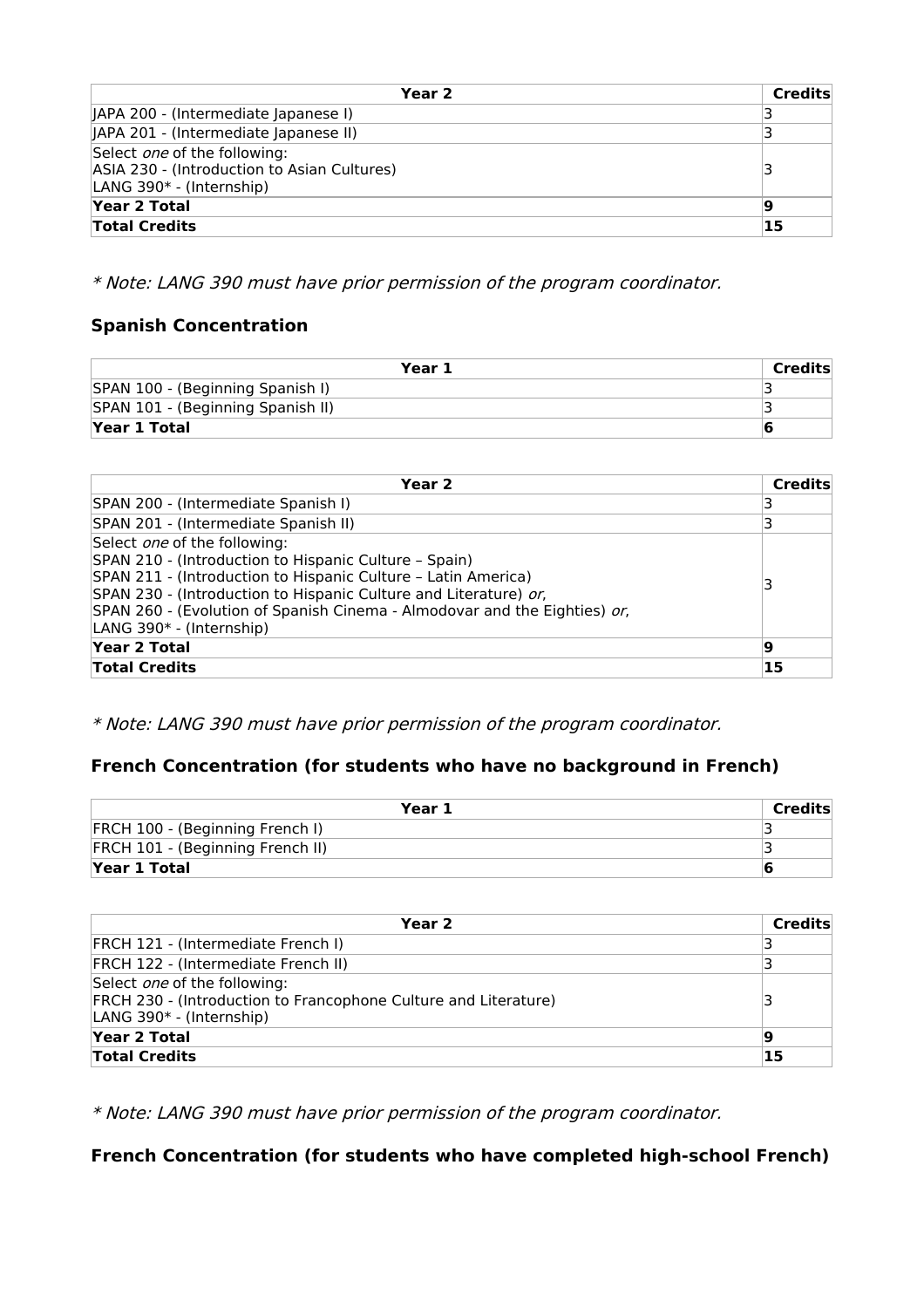| Year 1                                    | Credits |
|-------------------------------------------|---------|
| <b>FRCH 121 - (Intermediate French I)</b> |         |
| FRCH 122 - (Intermediate French II)       |         |
| Year 1 Total                              |         |

| Year 2                                                                                                                                         | Credits |
|------------------------------------------------------------------------------------------------------------------------------------------------|---------|
| <b>FRCH 221 - (French Oral and Written Practice I)</b>                                                                                         |         |
| <b>FRCH 222 - (French Oral and Written Practice II)</b>                                                                                        |         |
| Select <i>one</i> of the following:<br>FRCH 230 - (Introduction to Francophone Culture and Literature)<br>LANG 390 <sup>*</sup> - (Internship) |         |
| Year 2 Total                                                                                                                                   | 9       |
| <b>Total Credits</b>                                                                                                                           | 15      |

\* Note: LANG 390 must have prior permission of the program coordinator.

**Note**: These students would also fulfill the recommendation for French competency from the Faculty of Education for Elementary teachers

#### **Hul'q'umi'num Concentration**

| Year 1                                                | <b>Credits</b> |
|-------------------------------------------------------|----------------|
| INDG 110 - (Coast Salish Language: Hul'q'umi'num' I)  |                |
| INDG 111 - (Coast Salish Language: Hul'q'umi'num' II) |                |
| Year 1 Total                                          |                |

| Year 2                                                                                                                                        | <b>Credits</b> |
|-----------------------------------------------------------------------------------------------------------------------------------------------|----------------|
| INDG 210 - (Coast Salish Language: Hul'q'umi'num' III)                                                                                        | 3              |
| INDG 211 - (Coast Salish Language: Hul'g'umi'num' IV)                                                                                         |                |
| *Select <i>one</i> of the following:<br>HHS 263 - (Elder Teachings Across Disciplines I)<br>HHS 264 - (Elder Teachings Across Disciplines II) | З              |
| Year 2 Total                                                                                                                                  | 19             |
| <b>Total Credits</b>                                                                                                                          | 15             |

\*Other VIU courses with an Indigenous cultural focus will be considered. Please consult with the Indigenous/Xmulmuxw Studies Department Chair.

## **Admission Requirements**

General admission requirements apply.

#### **Notes on Admission**

- All students must be aware that courses in the program may have course prerequisites beyond the program's admission requirements
- Prior Learning Assessment opportunities: First- and second-year language courses are assessed primarily through the challenge format. The option of the Challenge examination is available for students wishing to "challenge" a Language course when they feel that they have the necessary proficiency in it, equivalent to the requirements of the course challenged. The Challenge exam will have the following parts:
	- Written (grammar and vocabulary testing)